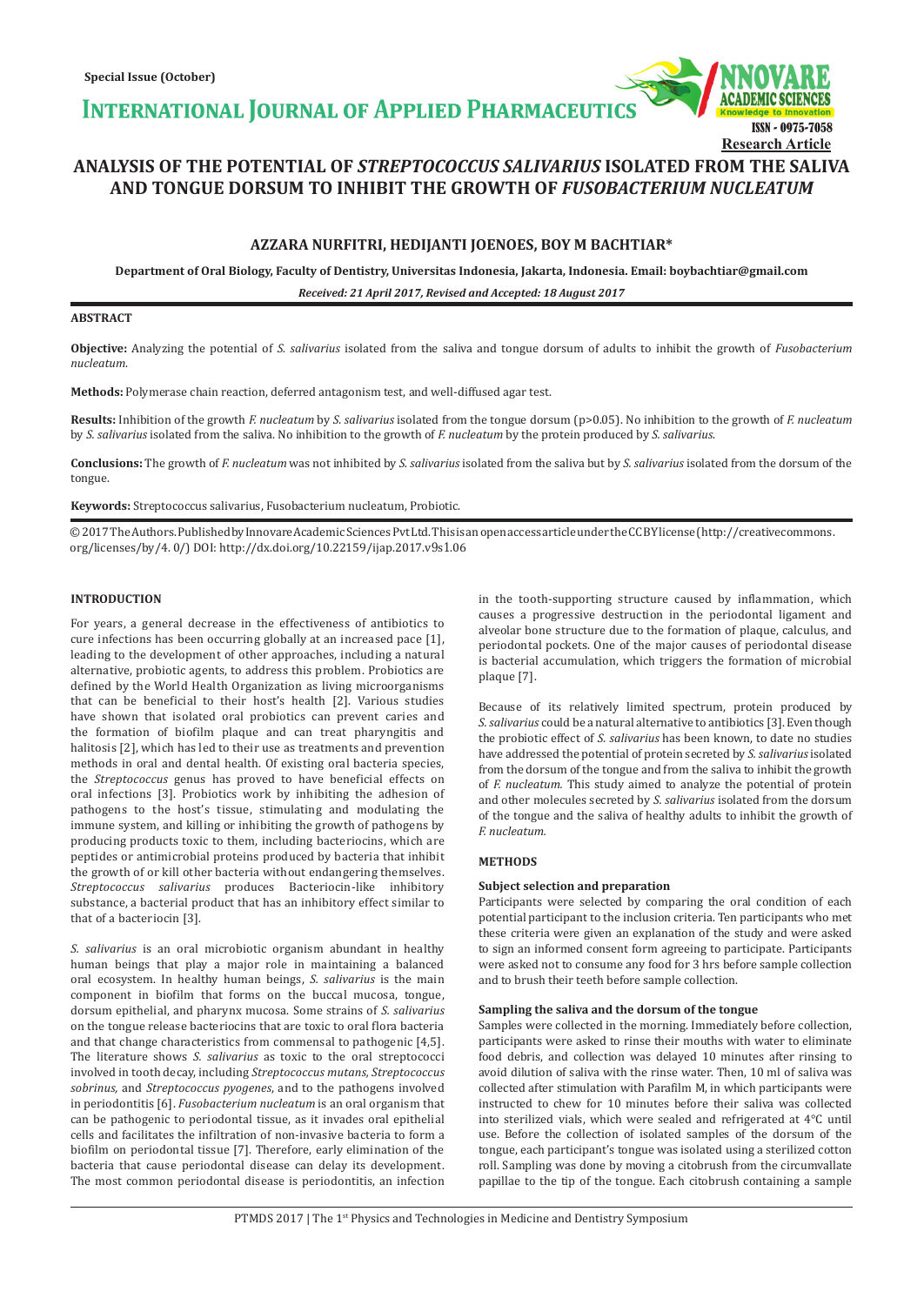was placed into a vial with phosphate buffered saline (PBS) of pH 7.2 and refrigerated at 4°C until used.

# **Identifying** *S. salivarius*

The samples of saliva and isolated dorsum of the tongue were cultured on mannitol salt agar (MSA) medium to isolate the *S. salivarius* colonies [8]. The medium containing the target bacteria was stored in anaerobic jars, subjected to mixed gas for 2 minutes, and then incubated at 37°C for 24 hrs. In addition, colony morphology was identified by observing the size and surface consistency of each colony for softness and smoothness (Fig. 1) [9]. Colonies identified by this observation were confirmed as *S. salivarius* using the polymerase chain reaction (PCR) technique, with *S. salivarius* ATCC 13419 serving as a positive control and SalAUS (5'-GTAGAAAATATTTACTACATACT) and SalADS (5'-GTTAAAGTATTCGTAAAACTGATG) serving as primers [10]. Colonies confirmed by PCR were then grown on Columbia blood agar, given mixed gas for 2 minutes, and incubated at 37°C for 24 hrs.

The results of this CPR amplification were analyzed using 1% agarose subjected to electrophoresis for 30 minutes at 100 V. *S. salivarius* colonies were identified by the appearance of a DNA band of 118 bp*.*  Colonies identified as *S. salivarius* were provided with glycerol stock and stored at −80°C. Cultivation was also conducted on brain-heart infusion (BHI) agar medium and BHI liquid for 18 hrs.

#### **Identifying and calculating** *S. salivarius* **protein concentrations**

The results of the liquid-medium cultivation were centrifuged. The resulting pellets were separated from spent medium using cell lysate buffer and centrifuged. Both the pellets and the spent medium were analyzed using sodium dodecyl sulfate-polyacrylamide gel electrophoresis (SDS-PAGE) (150 V, 80 mA, 60 minutes) and colored using Coomassie blue. SDS-PAGE identified 4 participants with similar protein profiles based on the appearance of bands having sizes up to 70, 40, and 10 kDa (Fig. 2).



**Fig. 1: Morphology of** *Streptococcus salivarius* **culture on Mitis Salivarius agar medium**



**Fig. 2: Profile of protein** *Streptococcus salivarius* **based on sodium dodecyl sulfate-polyacrylamide gel electrophoresis analysis**

The Bradford method was used to calculate concentrations of protein that had the same molecule mass [11], which identified that on the whole cell, the concentration of protein produced by *S. salivarius* from isolated saliva was 20,625 µg/ml; from isolated dorsum of the tongue, 20,313 µg/ml; and from ATCC 13419, 14,622 µg/ml. On the spent medium, the concentration of protein produced by *S. salivarius* from isolated saliva was 28,263 µg/ml; from the isolated dorsum of the tongue, 27,972 µg/ml; and from ATCC 13419, 18,127 µg/ml. Colonies of *S. salivarius* with similar profiles were placed in Eppendorf tubes filled with 30% glycerol and stored frozen at −80°C as stock.

# **Deferred antagonism testing to analyze inhibitory potential of**  *S. salivarius*

Clinical *S. salivarius* and *S. salivarius* ATCC 13419 (control) were diluted into 4 concentrations: 100%, 10%, 1%, and 0.1%, each of which was inoculated on a 1-cm band on BHI agar. The agar plate was placed inside an anaerobic jar, given mixed gas, and incubated at 37°C for 24 hrs. Likewise, *F. nucleatum* 10,593 was cultured on BHI agar medium, placed inside an anaerobic jar, given mixed gas, and incubated at 37°C for 24 hrs. After 24 hrs, bacteria visible on the agar's surface were wiped with a glass slide. Then, the agar's surface was sterilized with chloroform for 30 minutes by placing the agar plate upside down against a circle of filter paper soaked in chloroform, with the assumption that the bacteria on the agar's surface would die and those inside the agar would live. After 30 minutes, the plate was aired for 15 minutes to eliminate remaining chloroform. One colony of *F. nucleatum* was placed into an Eppendorf tube filled with soft agar and centrifuged to homogenize it. A cotton bud was used to spread the *F. nucleatum* mixed with soft agar perpendicular to *S. salivarius* that had been cleaned. Each procedure was performed twice. Then, the agar plate was placed inside an anaerobic jar, given mixed gas, and incubated at 37°C for 24 hrs preparatory to identifying the inhibitory zone of *F. nucleatum* growth.

### **Analyzing the inhibitory potential of** *S. salivarius* **protein**

A 2-inoculating loops colony of *F. nucleatum* was placed into an Eppendorf tube filled with PBS and centrifuged until homogenated. Then, 100 ml of BHI agar was sterilized and cooled to 55°C. *F. nucleatum* was diluted with PBS and then inoculated into the liquid BHI agar. After being placed on an orbital shaker for 30 seconds, the BHI agar was poured into a Petri dish. Once the agar hardened, 4 wells were made in it, each 4 mm in diameter. Protein was placed into each well, and the dish was incubated at 37°C for 24 hrs, at which time, the distance between each well's edge and the edges of the bacteria colonies was observed and measured.

#### **Data analysis**

Data analysis was performed by comparing the number of participants who harbored *S. salivarius* colonies in both their isolated saliva and isolated dorsum of the tongue with those who harbored no colonies in either isolated source. This was done using Fisher's test (F-test). In addition, a one-way ANOVA *post hoc* test was conducted to compare the mean values of the inhibitory zones of *S. salivarius* and its secreted protein against the growth of *F. nucleatum* on each isolated source. Furthermore, the inhibitory potential of *S. salivarius* and its secreted protein on each concentration was analyzed using a paired t-test. Finally, a one-way ANOVA test was used to compare the mean value of the inhibitory zone of *S. salivarius* with the mean value of the inhibitory zone of its secreted protein.

#### **RESULTS**

Identification of *S. salivarius* was conducted by comparing the morphology of clinical *S. salivarius* with that of a control, *S. salivarius* ATCC 13419, which was grown on MSA medium. Of the 10 participants, 6 from each isolated sample had *S. salivarius* colonies with similar morphologies: Large, sticky, and mucoid. PCR test was conducted on these six participants to confirm that the colonies were *S. salivarius*, which was done by observing the fragment band of 118 bp. Fig. 3 shows the results of the PCR test (Table 1).

After *S. salivarius* was isolated from the isolated sources, the interaction of *S. salivarius* from four subjects who had protein profiles similar to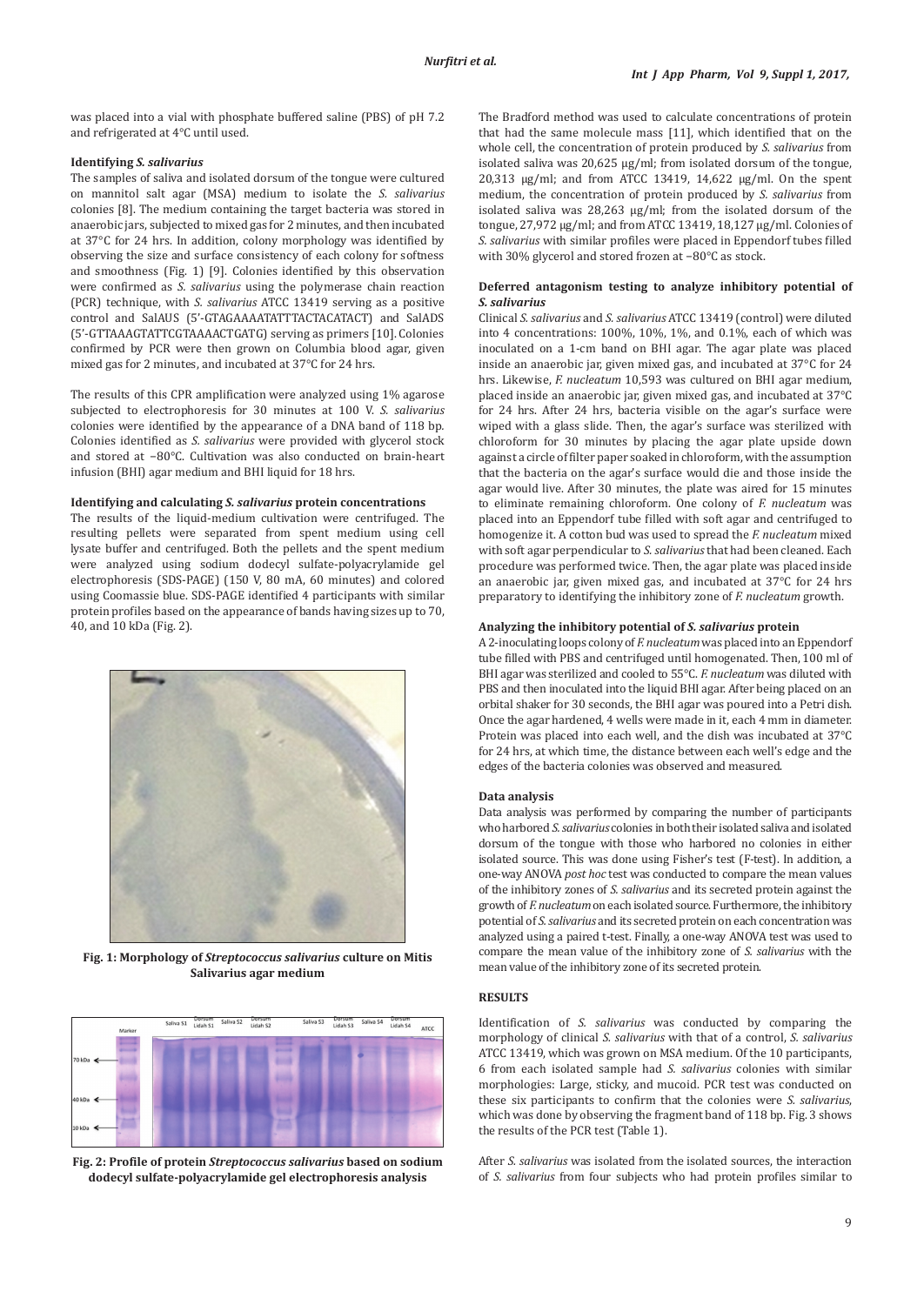those of *F. nucleatum* 10,593 was tested using a deferred antagonism test. Analysis was conducted by comparing the means of the inhibitory zone of *F. nucleatum* growth of each concentration from each isolated source. The results of this test could be interpreted for only one of the four participants. Therefore, this stage of the study and the next one used a sample from only one participant. For both the isolated dorsum of the tongue and the control, the mean values of the zone of inhibition of *F. nucleatum* growth differed significantly from that of isolated saliva. The mean value of the zone of inhibition of isolated saliva could not be compared with that of the control because both had the same results (Fig. 4).

The value of the inhibitory zone of the isolated dorsum of the tongue was significantly larger than those for both isolated saliva and the control. However, the values of the inhibitory zone of the isolated saliva and the control did not differ significantly from each other. In fact, on each concentration of each isolate, the mean value of the inhibitory zone of *S. salivarius* differed slightly, but not significantly. The potential of protein secreted by *S. salivarius* to inhibit the growth of *F. nucleatum* was tested using the well-diffused agar method. Tables 2 and 3 show that for each isolated source, the mean value of the inhibitory zone around the well and at all concentration levels was 0 mm.

A dense colony of *F. nucleatum* grew inside the agar but did not reach the surface, so microscopic observations were made around the wells to confirm the presence of the colonies (Fig. 5). These observations confirmed that circles of colonies were spread throughout the agar, indicating that there was no inhibition of colony growth inside the agar.

#### **DISCUSSION**

This study was conducted to analyze the potential of *S. salivarius* and its secreted protein to inhibit the growth of *F. nucleatum* isolated from both the saliva and the dorsum of the tongue. The results showed that

**Table 1: Identifying** *S. salivarius* **from clinical isolated sources**

| <b>Isolated source</b> | <i>S. salivarius</i> |                |  |  |
|------------------------|----------------------|----------------|--|--|
|                        | $+$ (%)              | $-(\%)$        |  |  |
| Saliva<br>Tongue       | 6(60)<br>6(60)       | 4(40)<br>4(40) |  |  |

*S. salivarius: Streptococcus salivarius*



**Fig. 3: Polymerase chain reaction test results for** *Streptococcus salivarius* **colonies, isolated saliva, and isolated dorsum of the tongue. Sal: Isolated saliva. L: Isolated dorsum of the tongue. ATCC: S.** *salivarius* **ATCC 13419**







**Fig. 5: (a and b) Microscopic images of** *Fusobacterium nucleatum*  **colonies inside agar**

**Table 2: Mean value of inhibitory zone for each concentration on each isolated whole cell, as measured using the well-diffused agar method**

| <b>Description</b>                                                                                                                                                                                                                                           | Results of culture based on protein concentration                 |                                                                                              |                                                                                           |                                                                                                                               |                                                                                                                               |  |
|--------------------------------------------------------------------------------------------------------------------------------------------------------------------------------------------------------------------------------------------------------------|-------------------------------------------------------------------|----------------------------------------------------------------------------------------------|-------------------------------------------------------------------------------------------|-------------------------------------------------------------------------------------------------------------------------------|-------------------------------------------------------------------------------------------------------------------------------|--|
| Concentration of protein S. salivarius ATCC 13419<br>Mean value of inhibitory zone<br>Concentration of clinical protein S. salivarius (saliva)<br>Mean value of inhibitory zone<br>Concentration of clinical protein S. salivarius (dorsum of the<br>tongue) | Control<br>$0 \text{ mm}$<br>Control<br>$0 \text{ mm}$<br>Control | $14.62 \mu g/ml$<br>$0 \text{ mm}$<br>$20.62 \mu g/ml$<br>$0 \text{ mm}$<br>$20.31 \mu g/ml$ | $1.46 \mu g/ml$<br>$0 \text{ mm}$<br>$2.06 \mu g/ml$<br>$0 \text{ mm}$<br>$2.03 \mu g/ml$ | $1.46 \times 10^{-1}$ ug/ml<br>$0 \text{ mm}$<br>$2.06 \times 10^{-1}$ ug/ml<br>$0 \text{ mm}$<br>$2.03 \times 10^{-1}$ ug/ml | $1.46 \times 10^{-2}$ ug/ml<br>$0 \text{ mm}$<br>$2.06 \times 10^{-2}$ ug/ml<br>$0 \text{ mm}$<br>$2.03 \times 10^{-2}$ µg/ml |  |
| Mean value of inhibitory zone                                                                                                                                                                                                                                | $0 \text{ mm}$                                                    | $0 \text{ mm}$                                                                               | $0 \text{ mm}$                                                                            | $0 \text{ mm}$                                                                                                                | 0 mm                                                                                                                          |  |
| $C = -1$ : $\ldots$ . $C$ is a set of $C$ is a set of $\ldots$ .                                                                                                                                                                                             |                                                                   |                                                                                              |                                                                                           |                                                                                                                               |                                                                                                                               |  |

*S. salivarius: Streptococcus salivarius*

**Table 3: Mean value of inhibitory zone for each concentration on each isolated spent medium, as measured using the well-diffused agar method**

| <b>Description</b>                                                                                                                                                                                                                                                                            | Results of culture based on protein concentration                                   |                                                                                                                |                                                                                                             |                                                                                                                                               |                                                                                                                                                 |
|-----------------------------------------------------------------------------------------------------------------------------------------------------------------------------------------------------------------------------------------------------------------------------------------------|-------------------------------------------------------------------------------------|----------------------------------------------------------------------------------------------------------------|-------------------------------------------------------------------------------------------------------------|-----------------------------------------------------------------------------------------------------------------------------------------------|-------------------------------------------------------------------------------------------------------------------------------------------------|
| Concentration of protein S. salivarius ATCC 13419<br>Mean value of inhibitory zone<br>Concentration of clinical protein S. salivarius (saliva)<br>Mean value of inhibitory zone<br>Concentration of clinical protein S. salivarius (dorsum of the<br>tongue)<br>Mean value of inhibitory zone | Control<br>$0 \text{ mm}$<br>Control<br>$0 \text{ mm}$<br>Control<br>$0 \text{ mm}$ | $18.12 \mu g/ml$<br>$0 \text{ mm}$<br>$28.26 \mu g/ml$<br>$0 \text{ mm}$<br>$27.97 \mu g/ml$<br>$0 \text{ mm}$ | $1.81 \mu g/ml$<br>$0 \text{ mm}$<br>$2.82 \mu g/ml$<br>$0 \text{ mm}$<br>$2.79 \mu g/ml$<br>$0 \text{ mm}$ | $1.81 \times 10^{-1}$ µg/ml<br>$0 \text{ mm}$<br>$2.82 \times 10^{-1}$ ug/ml<br>$0 \text{ mm}$<br>$2.79\times10^{-1}$ µg/ml<br>$0 \text{ mm}$ | $1.81 \times 10^{-2}$ µg/ml<br>$0 \text{ mm}$<br>$2.82 \times 10^{-2}$ ug/ml<br>$0 \text{ mm}$<br>$2.79 \times 10^{-2}$ ug/ml<br>$0 \text{ mm}$ |
| $\alpha$ is a set of $\alpha$                                                                                                                                                                                                                                                                 |                                                                                     |                                                                                                                |                                                                                                             |                                                                                                                                               |                                                                                                                                                 |

*S. salivarius: Streptococcus salivarius*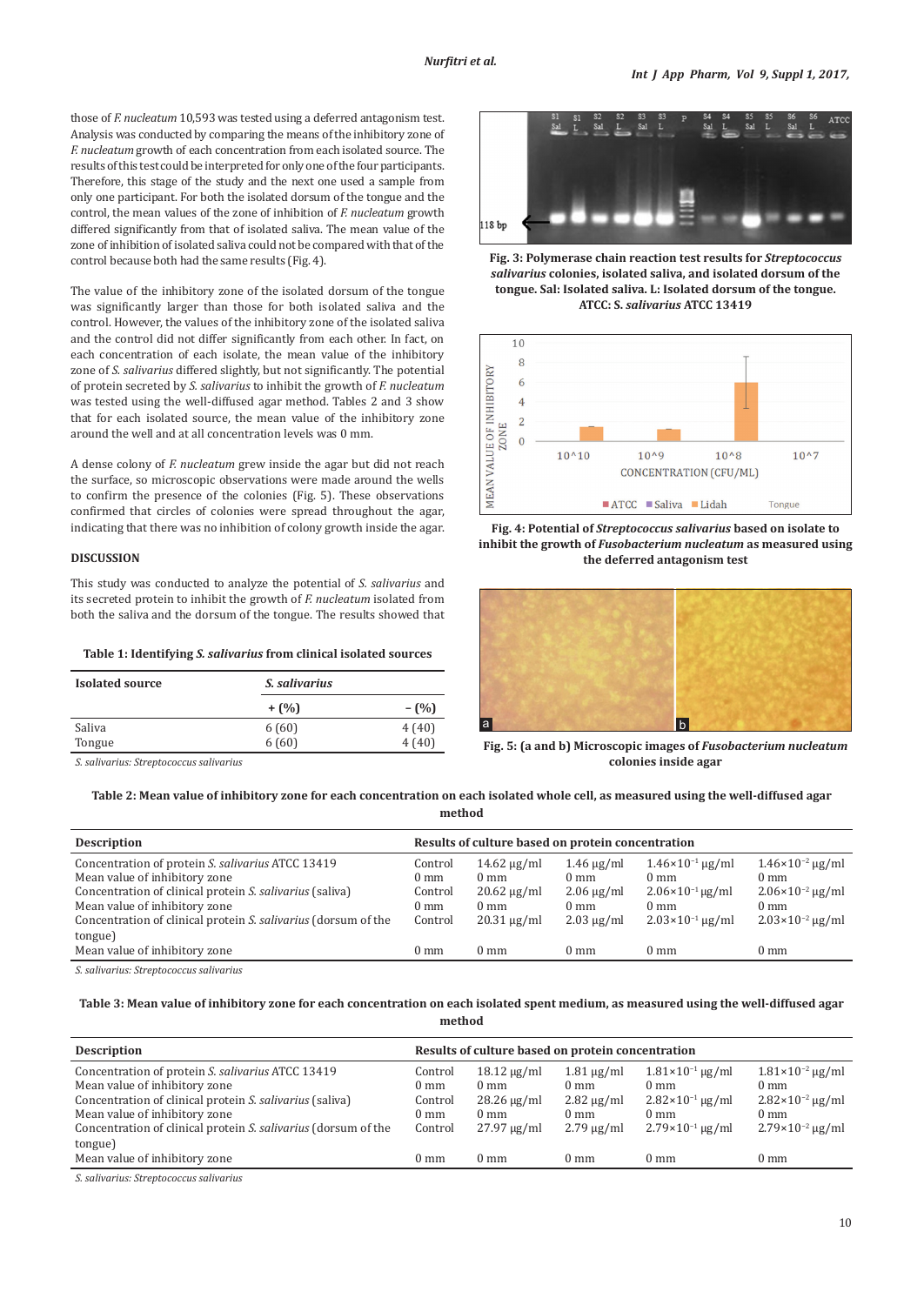of 10 participants, 6 had *S. salivarius* in both sample sources (saliva and dorsum of the tongue). The results aligned with those of a previous study, which found that *S. salivarius* was a pioneer colony in the oral cavity and remained there as predominant bacteria as long as the human host lived [12]. That study concluded that *S. salivarius* could be isolated from the human oral cavity, especially in samples of saliva and dorsum of the tongue. However, that study found minimal numbers of *S. salivarius* colonies. The diets of participants could be a factor in this, as diet can influence changes in microbiotic composition, depending on the basic capacity of each species to use the diet substrate [12]. *S. salivarius* needs organic components and nutrients such as sucrose for microbial growth [13]. Therefore, eliminating sucrose from the diet could drastically decrease the amount of *S. salivarius* in the saliva. Ogawa *et al*. found that *S. salivarius* needs a certain amount of energy to grow and develop colonies [12]. This energy comes from sucrose, which is degraded into fructose with the help of an extracellular enzyme called fructosyltranferase, which is secreted by *S. salivarius*.

Besides diet, factors that influence growth of *S. salivarius* in the human oral cavity include components of enzymes in the saliva, including lysozyme, lactoperoxidase, and amylase, all of which have antibacterial activity [13] that might decrease the growth of *S. salivarius* to the point that colonies are undetected when grown on MSA medium. The present study used multiple isolated sources and concentrations to analyze the potential of *S. salivarius* and its secreted protein to inhibit the growth of *F. nucleatum*. A one-way ANOVA test showed no significant difference between either the inhibitory zones of isolated dorsum of the tongue and saliva or between the inhibitory zones of any of the sources and the control (*S. salivarius* ATCC 13419). Likewise, a *post hoc* test of each concentration of each isolate and the control found no significant differences, indicating that the inhibitory potential of *S. salivarius,*  whether from one of the isolated sources or from the control, was not dependent on the concentration of the bacteria.

To function properly, lantibiotic must bond with a lipid II precursor in the peptidoglycan. Gram-negative bacteria have three layers of cell membrane: The outer membrane, a thick layer of peptidoglycan in the periplasmic space, and an inner membrane. The outer membrane acts as a barrier to stop macromolecules, including bacteriocins, from entering [14]. Therefore, to reach the peptidoglycan, products of *S. salivarius* must penetrate the outer membrane of Gram-negative bacteria. An external agent called a permeabilizer can destroy the integrity of this outer membrane [15]. Lactic acid is a permeabilizer, and *S. salivarius,* as lactic acid bacteria, can produce lactic acid. Therefore, in the present study, *S. salivarius* was assumed to be able to produce lactic acid that would destroy the outer membrane of *F. nucleatum*, allowing lantibiotic to bond with the lipid II precursor on the peptidoglycan, create pores in the *F. nucleatum* membrane, inhibit the cell membrane's biosynthesis, and destroy the target bacteria.

The present study formed inhibitory zones differently from those in MacDonald's study, which found no inhibition against the growth of *F. nucleatum* [16]. However, that study found that although there was no inhibition against the growth of *F. nucleatum*, there was coaggregation between *S. salivarius* and *F. nucleatum*. This difference in results might be caused by the characteristics of salivaricin. MacDonald's study used *S.salivarius* K12 and M18, reas the present study used *S. salivarius* 13,491 (control) and a clinical strain [16]. One of the lantibiotics secreted by *S.salivarius* K12 and M18 is salivaricin B, which instead of forming pores on the cell's membranes, resists the transglycosylation that leads to inhibition of the cell wall's biosynthesis [17]. That was why in the study, salivaricin appeared only to reduce the thickness of the cell walls. In that study, after 24 hrs, the target cell had undergone only partial lysis.

In the present study, purification was not conducted to encourage a specific antibiotic, so it could not be determined which type of lantibiotic would be produced by any particular strain. Likewise, the present study did not conduct microscopic tests of the *F. nucleatum* after exposure to *S. salivarius*, so data on changes to the structure of the cell layers cannot be provided. However, given the differences in the results between McDonald's study and the present one, it can be assumed that the strain used by the latter produced a type of lantibiotic that produced pores and inhibited the growth of the target bacteria. Paired t-test conducted on the inhibition zones produced by the isolated dorsum of the tongue and by *S. salivarius* 13,419 (control) showed that the clinical *S. salivarius* strain had a larger inhibition zone than *S. salivarius* did, even though the difference was not statistically significant (p>0.05). However, the inhibition zone produced by isolated saliva could not be compared statistically with that produced by *S. salivarius* 13,419 because the results of both were the same, with neither forming an inhibition zone.

The results of the present study also were aligned with those of another previous study that identified three receptors on the surface of *S. salivarius* [18]. The first receptor mediates the host's adhesion and aggregation, including aggregation of saliva and adhesion to buccal epithelial cells. The second receptor functions in coaggregation with *Veillonella alcalescens* VI, and the third receptor functions in coaggregation with *Fusobacterium nucelatum* LF. That study found that the receptors on both clinical and wild-type strains functioned well *in vitro*, meaning that they could adhere to the buccal surface, the teeth, and the dorsum of the tongue, as well as coaggregate with *Veillonella*  and *F. nucleatum*. That study found no adhesion to either epithelial cells or saliva and no coaggregation with *Veillonella*. To further analyze the microbial activity of *S. salivarius*, the present study conducted another test of the inhibition potential of its secreted protein, this time using the well-diffused agar method. The bacteria that produced the protein were grown on liquid medium BHI broth. After 24 hrs, protein produced by the bacteria on whole cells was harvested using the cell-lysate method, while protein on the spent medium was harvested using centrifugation.

The results of this test showed no potential of *S. salivarius* from either saliva or from the dorsum of the tongue to inhibit the growth of *F. nucleatum* in any concentration. These results supported the theory of Barbour *et al*. and Ross *et al*., which states that more bacteriocins would be produced by *S. salivarius* if the bacteria were grown on a solid medium [19]. In general, bacteriocins were not expressed and did not show inhibition activity when the bacteria were grown on liquid medium. However, liquid medium could be used if the method used to harvest the protein was the auto-induction method [19]. This theory was also supported by a study by Barbour and Philip, which found that regulating lantibiotic production involved peptides secreted as molecules that play a role in bacterial communication [8]. These peptides accumulate in an environment during bacterial growth, and when they reach a certain concentration, lantibiotic production is induced in high concentration. However, production of salivaricin from the *S. salivarius* strain did not guarantee that the bioactive molecule would be well expressed. Therefore, in the present study, the auto-induction method was not used, and the possibility that peptide-molecule concentration would not reach a point sufficient to induce lantibiotic production was assumed to be one of the causes of the unexpressed protein of *S. salivarius* when it was tested using a bacterial indicator.

Another factor that might influence the results of the present study is the possibility that the lantibiotic could not bond with the lipid II precursor on the peptidoglycan. In general, lantibiotic interferes with the integrity of the cytoplasmic membrane by forming pores and inhibiting the biosynthesis of cell walls [17,19]. As explained previously, lantibiotic can work on Gram-negative bacteria only if the bacteria's outer membrane is compromised [20], which can be accomplished only by lantibiotic that is relatively large (1800-4600 Da) [21]. To penetrate the outer membrane, a permeabilizer is needed, such as lactic acid produced by *S. salivarius*. However, in the present study, *F. nucleatum* was exposed only to protein produced by *S. salivarius*. Therefore, there was no fermentation of lactic acid to enable destruction of the outer membrane, so the lantibiotic could not act on the *F. nucleatum*. The present study assumed that without a permeabilizer, produced either by *S. salivarius* or another substance acting as one, lantibiotic could not influence the growth of *F. nucleatum* because it would not be capable